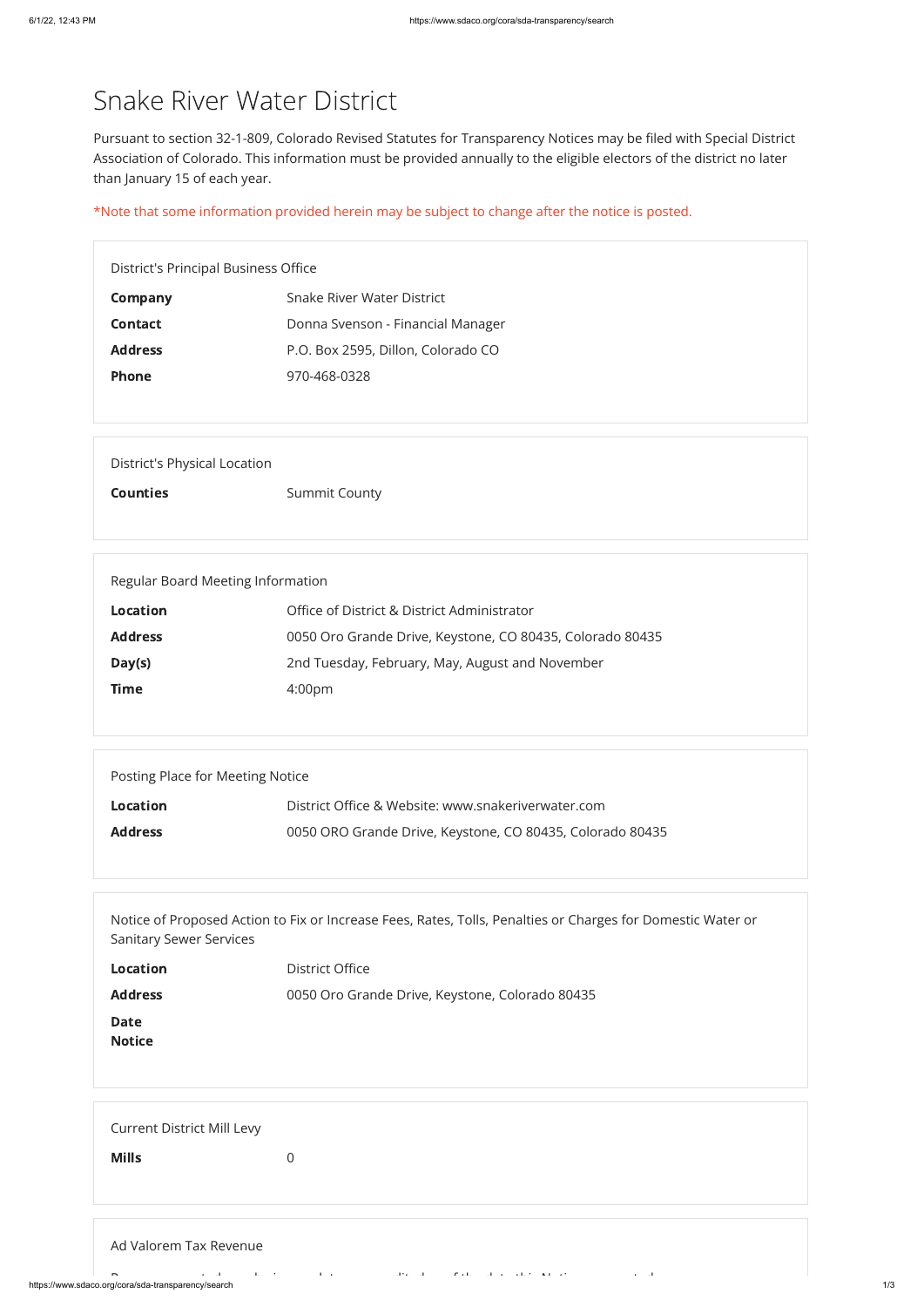#### 6/1/22, 12:43 PM https://www.sdaco.org/cora/sda-transparency/search

Revenue reported may be incomplete or unaudited as of the date this Notice was posted.

Amount(\$) \$0.00

Date of Next Regular Election

Date 05/03/2022

Pursuant to 24-72-205 C.R.S

The district's research and retrieval fee is \$45.00 to per hour

### District Policy

| <b>Board President</b> |                                                                      |
|------------------------|----------------------------------------------------------------------|
| <b>Name</b>            | Dave Helmer - President                                              |
| <b>Contact Info</b>    | 970-668-0181                                                         |
| <b>Election</b>        | <b>Yes</b> , this office will be on the next regular election ballot |
|                        |                                                                      |
|                        |                                                                      |
| <b>Board Member 2</b>  |                                                                      |
| <b>Name</b>            | Char Bloom, Secretary                                                |
| <b>Contact Info</b>    |                                                                      |
| <b>Election</b>        | <b>Yes</b> , this office will be on the next regular election ballot |
|                        |                                                                      |
|                        |                                                                      |
| <b>Board Member 3</b>  |                                                                      |
| <b>Name</b>            | Randy May, Treasurer                                                 |
| <b>Contact Info</b>    |                                                                      |
| <b>Election</b>        | <b>Yes</b> , this office will be on the next regular election ballot |
|                        |                                                                      |

For document retrieval that takes less than 30 minutes, No retrieval fee is assessed. Where such efforts take more than 30 minutes, retrieval time will be assessed at \$45.00 per hour for the Financial Manager. All other staff time will be assessed at \$95.00 per hour. Cost of reproducing documents is \$.50 per page.

District contact information for open records request: Scott Price

Names of District Board Members

| <b>Board Member 4</b><br><b>Name</b>   | William Bergman, Vice Chairman                                       |
|----------------------------------------|----------------------------------------------------------------------|
| <b>Contact Info</b><br><b>Election</b> | No, this office will not be on the next regular election ballot      |
| <b>Board Member 5</b><br><b>Name</b>   | Open Seat                                                            |
| <b>Contact Info</b><br><b>Election</b> | <b>Yes</b> , this office will be on the next regular election ballot |